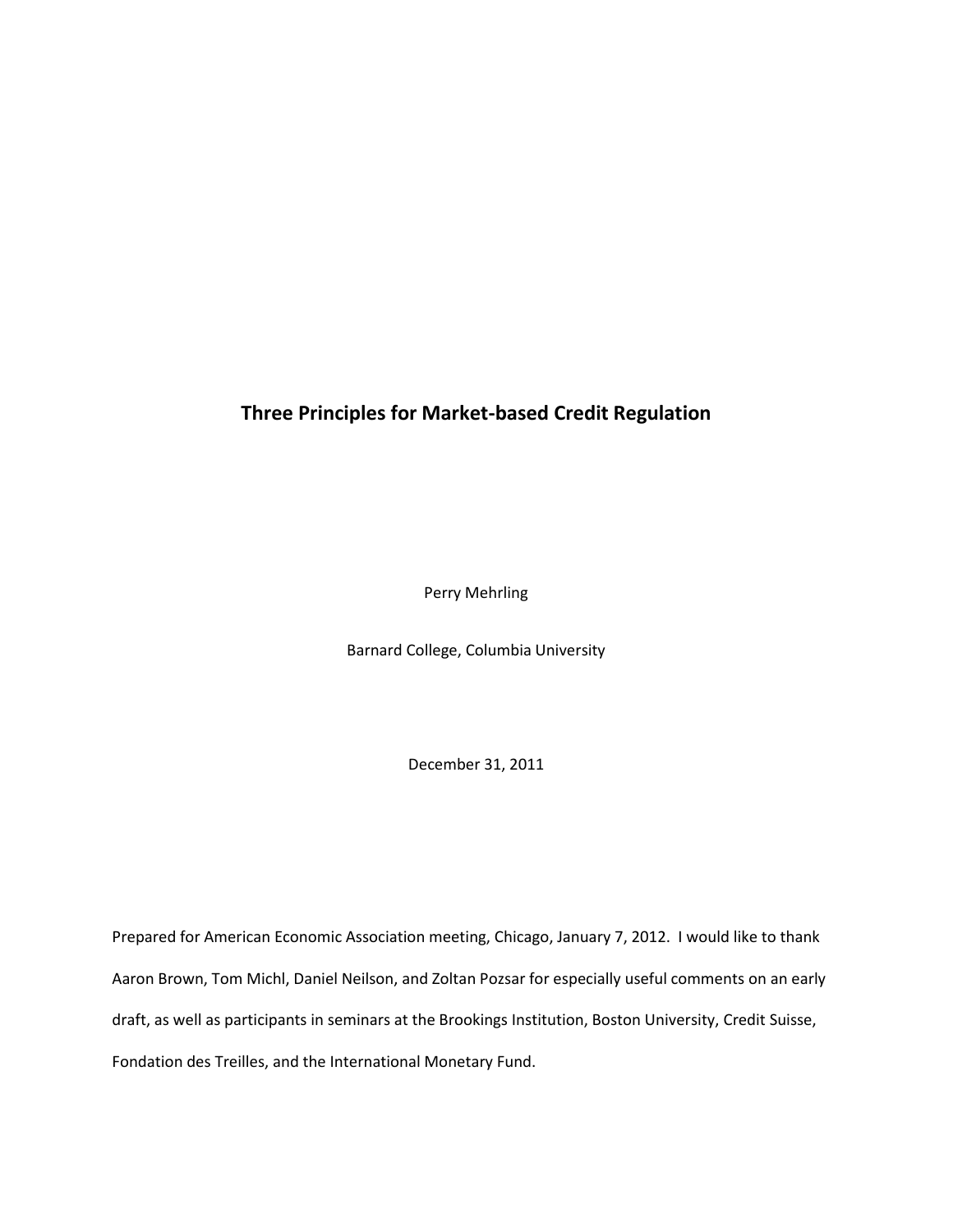Over the last three decades, a new market-based credit system has grown up to become larger than the traditional bank-based credit system, marking that achievement in 2007 with a financial crisis of its very own.<sup>1</sup> Some say the crisis was a "Minsky moment" when the inherent instability of credit-market-based credit as well as bank-based credit--was revealed for all to see. While not necessarily disagreeing with that formulation, I prefer to emphasize that it was a "Bagehot moment" when the Fed was forced to put aside its inflation fine-tuning and go back to basics. In retrospect, it was the actions of the Fed, more than anything else, that put a floor on the crisis. The Fed did this by catching collapsing markets on its own balance sheet, first the wholesale money market and then the mortgage-backed security market.<sup>2</sup> The question now arises how to avoid ever having to do so again.

### **I. Back to Basics**

 $\overline{a}$ 

The seminal importance of Bagehot's Lombard Street (1873) for shaping how we think about these matters is agreed by all. The Bagehot Rule for handling financial crisis--"lend freely but at a high rate"—was Bagehot's attempt to distill the principles of central bank practice as that practice had developed organically over the previous fifty years. Today the Bagehot Rule is where everyone starts when thinking about the role of the central bank, even if most of the subsequent discussion is about how to avoid crisis in the first place: microprudential policy, stabilization policy, and now perhaps macroprudential policy.

My concern about this near-universal framing of the problem is that the world Bagehot was thinking about is, in crucial respects, not the world we are dealing with today. Bagehot was all about the  $19<sup>th</sup>$  century money market; our new market-based credit system is about the 21<sup>st</sup> century integration of

 $1$  I follow Pozsar (2011) in preferring the term "market-based credit system" over "shadow banking system".  $^2$  Although my own account of the crisis focuses on the Fed (Mehrling 2011), a rounded understanding of government response requires at a minimum also understanding the roles of the Treasury (Swagel 2009), the Federal Home Loan Bank (Ferguson and Johnson 2009), the Congress (FCIC 2010, SIGTARP 2010), and even the global dollar funding system (McGuire and von Peter 2009). In academic circles, Brunnermeier (2009), Gorton (2010), and Krishnamurthy (2010) have become standard accounts.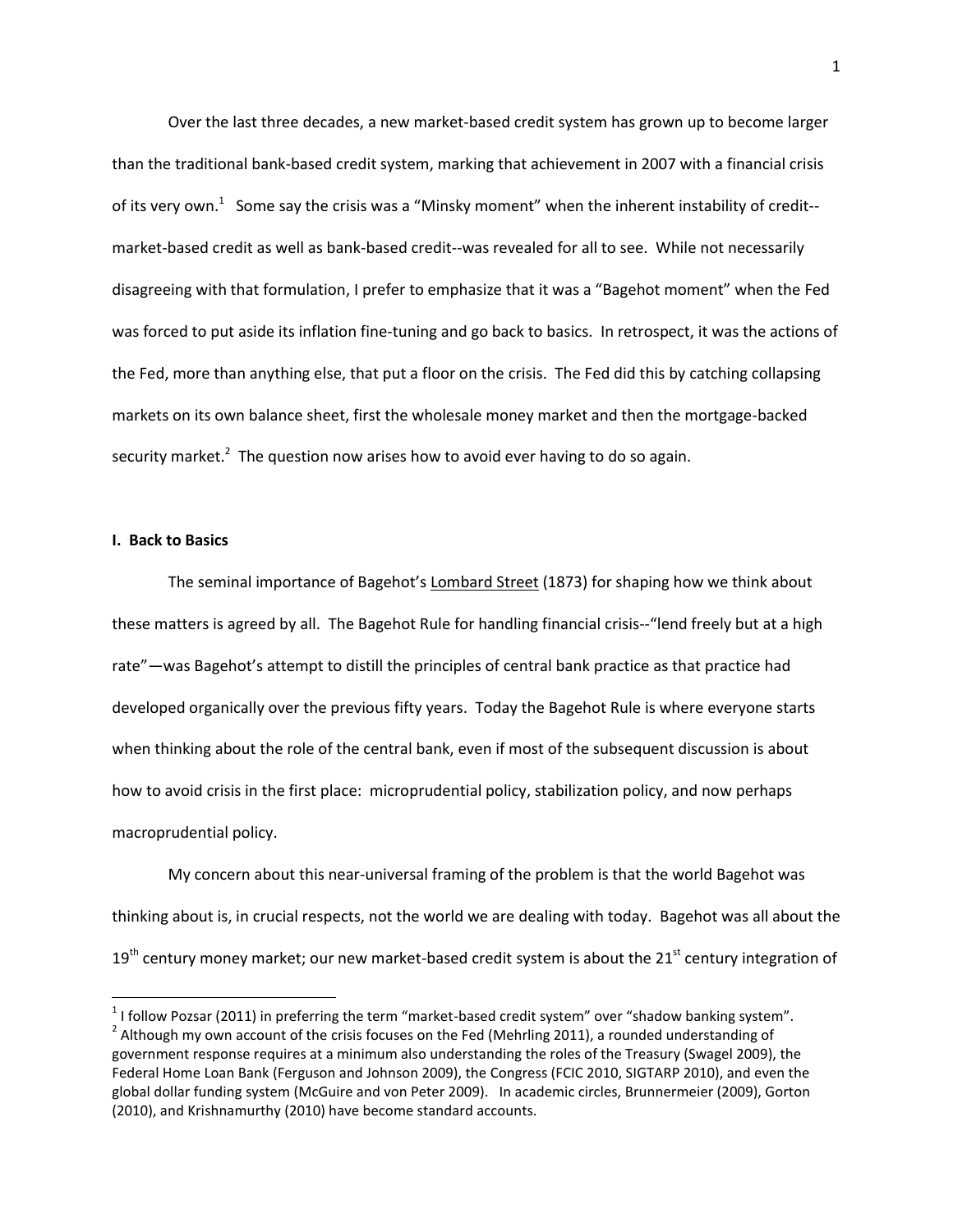the money market with the capital market. As a consequence, when the Fed went back to basics, it found that it had to go beyond Bagehot.

Starting in August 2007, the Fed's first strategy for handling the crisis was simply to lower the Fed Funds rate, from 5% to 2%, i.e. standard, albeit aggressive, monetary easing. It wasn't enough. Then, after the collapse of Bear Stearns in March 2008, the Fed embarked on a massive program of Bagehot-style last-resort lending, liquidating much of its customary holdings of Treasury bills and bonds and lending out the proceeds, not only to banks but also to broker-dealers. But that wasn't enough either.

After the collapse of Lehman Brothers in September 2008, and while the attention of most of the world was focused elsewhere, the Fed expanded its balance sheet on both sides, offering itself as counterparty to both sides of a wholesale (and global) money market that had frozen up. And then in March 2009, as the money market had begun to recover, the Fed went even further, replacing its money market lending with outright purchases of mortgage-backed securities, almost \$1 trillion worth added to a balance sheet that had been less than \$1 trillion only six months before.

One lesson to draw from this experience is that, in modern conditions, the central bank serves not merely as Bagehot-style lender of last resort but even more as "dealer of last resort". After Lehman, in effect the Fed quoted a price at which it was willing to buy money and a price at which it was willing to sell money, and then absorbed the resulting order flow onto its own balance sheet. That's what dealers do (Treynor 1987, Harris 2003). In modern finance theory, liquidity means the ability to buy or sell, in size, without moving the price. In normal times, dealers supply this liquidity (make markets) by offering trading options.<sup>3</sup> During the crisis, this normal supply broke down, and the Fed stepped in to fill the gap.

 $3$  In normal times, the so-called "channel system" for monetary policy implementation (Bindseil 2005) establishes a public dealer "outside spread" around the prevailing "inside spread" established in private dealer markets. See Mehrling (2010).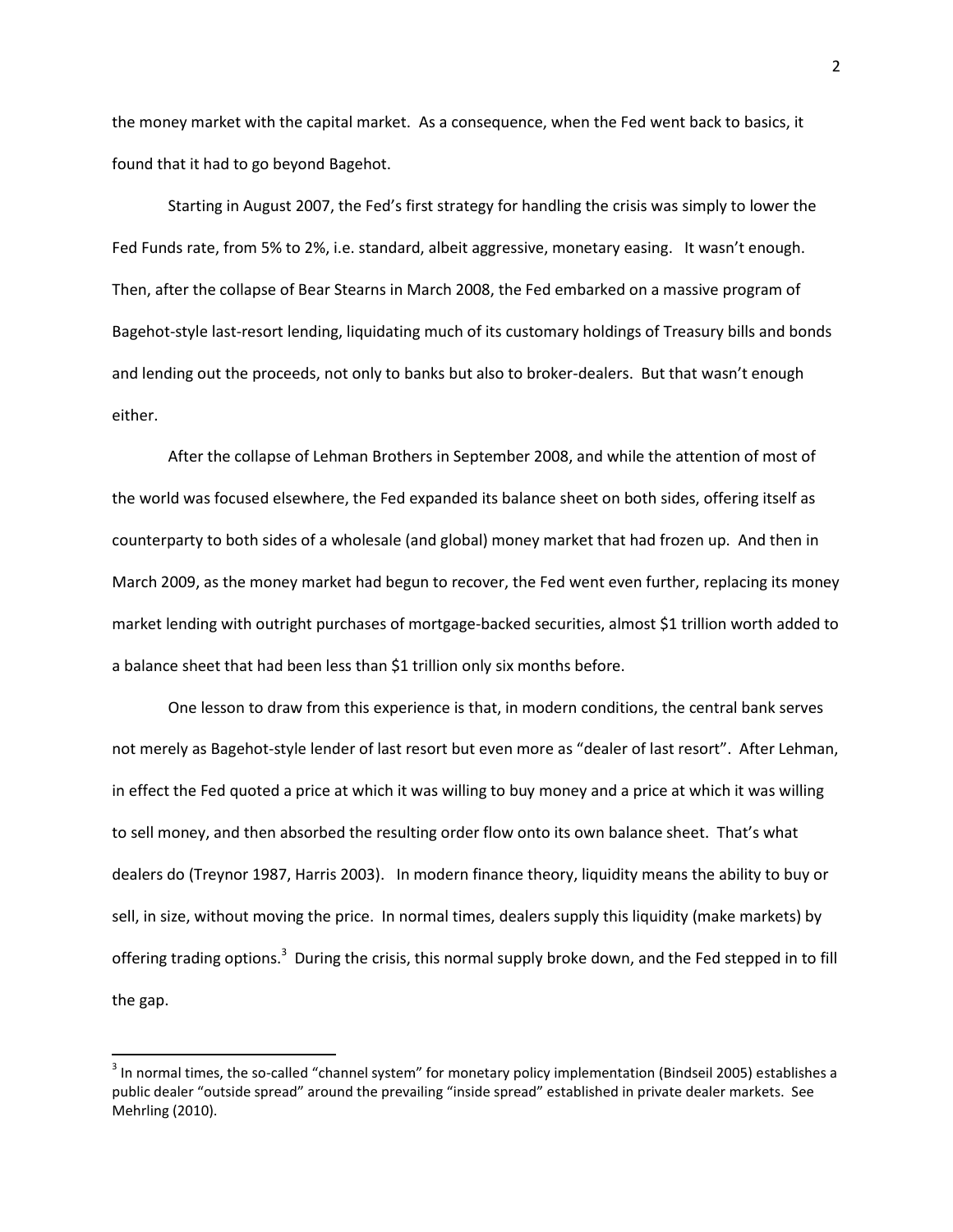In doing so, the Fed clearly went beyond the intentions of its century-old founders.<sup>4</sup> The mental world of the founders was much more that of Bagehot, not the world of today; indeed they envisioned a Fed confined entirely to the discount of commercial bills! However, the exigencies of war finance soon forced widening of their mental horizons, as the new Fed instead started life by providing backstop for the sale of Treasury debt. Subsequently, Depression and the Second World War further cemented the centrality of Treasury debt markets in the U.S. financial system. When life finally settled down, the Fed adapted to changed circumstances by conducting its operations primarily in those debt markets (FOMC 1952). In wartime, the Fed had acted as primary dealer for government debt; in peacetime, it handed that role over to private security dealers.

The familiar distinction between market liquidity and funding liquidity (Brunnermeier and Pedersen 2009) is useful for understanding the difference between central banking in wartime and in peacetime.<sup>5</sup> In peacetime, private dealers supply market liquidity by quoting two-way markets, but their ability to absorb the resulting order flow depends on their access to funding liquidity, specifically their access to bank lending. In peacetime, therefore, central banks quite properly focus their attention largely on funding liquidity, and on banks as suppliers of that funding liquidity, depending on private dealers for reliable transmission of monetary intervention to the wider capital market. Under the stress of wartime, however, the dealer transmission mechanism breaks down, so central banks take over the job of supplying market liquidity (dealer of last resort) as well as funding liquidity (lender of last resort).

The key point is that what happened in the crisis of 2007 was analogous to what happens in wartime. "Dealer of last resort" was not new; what was new was the extension of dealer of last resort from government securities to private mortgage-backed securities.

l

 $^4$  To avoid misunderstanding, I do not mean to suggest that the Fed did anything illegal. In my mind, there is no question that the Fed was faced with the "unusual and exigent circumstances" necessary to invoke the special powers of Section 13(3).

<sup>&</sup>lt;sup>5</sup> This distinction can be understood as a modern version of Moulton's (1918) distinction between "shiftability" (or saleability) and "self-liquidation".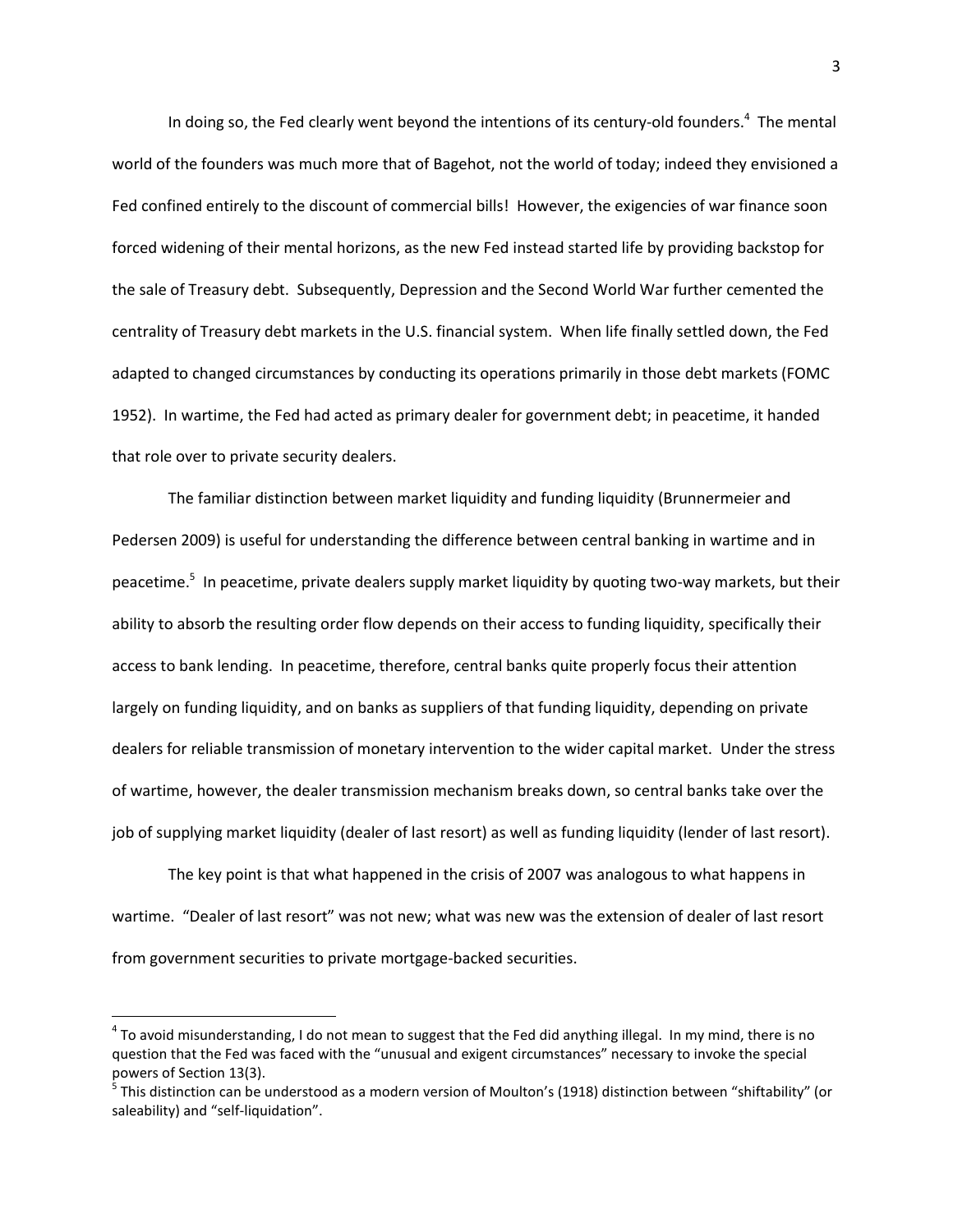The reason this extension became necessary is not hard to find; it was a consequence of the rising importance of market-based credit. In a bank-based credit system, funding liquidity and lender of last resort is enough to ensure the continued flow of credit. A market-based credit system, however, relies on market liquidity and hence ultimately on dealer of last resort to ensure the continued flow of credit. Just as the Fed adapted, in its first fifty years, to the rise of a market-based system of government credit, the Fed's present task is to adapt to the rise of a market-based system of private credit. The Fed's shifting role during the crisis can be understood as the first steps toward that adaptation.

While some few voices did warn of an unsustainable credit bubble before 2007, almost no one anticipated that the collapse of the bubble would play out the way it did. Indeed, the market-based credit system was widely supposed to be a way of taking risk off the balance sheet of banks, hence also off the balance sheets of the FDIC (deposit guarantee) and the Fed (liquidity guarantee). By moving risk into the capital market, bank deposits were supposed to be kept safe. By moving risk into the global financial system, the domestic financial system was supposed to be kept safe.

But when money markets refused to roll their funding for the market-based credit system, liquidity backstops in the traditional banking system got triggered, and as a result risk moved back on to the balance sheets of banks. And when the problem proved too big for them to handle, the ultimate liquidity backstop at the Fed got triggered as well. Contrary to expectation, the collapse of a capital market credit bubble wound up threatening the safety and soundness of the traditional banking system and so, again contrary to expectation, wound up on the balance sheet of the government.

In the aftermath, politicians have said "Never Again!", and Dodd-Frank (as well as Basel III) is supposed to make sure of it, mainly with enhanced capital and liquidity requirements designed to bolster the safety and soundness of the traditional banking system. Such measures largely ignore the market-based credit system, even as they seem likely to ensure that the prohibited activities will move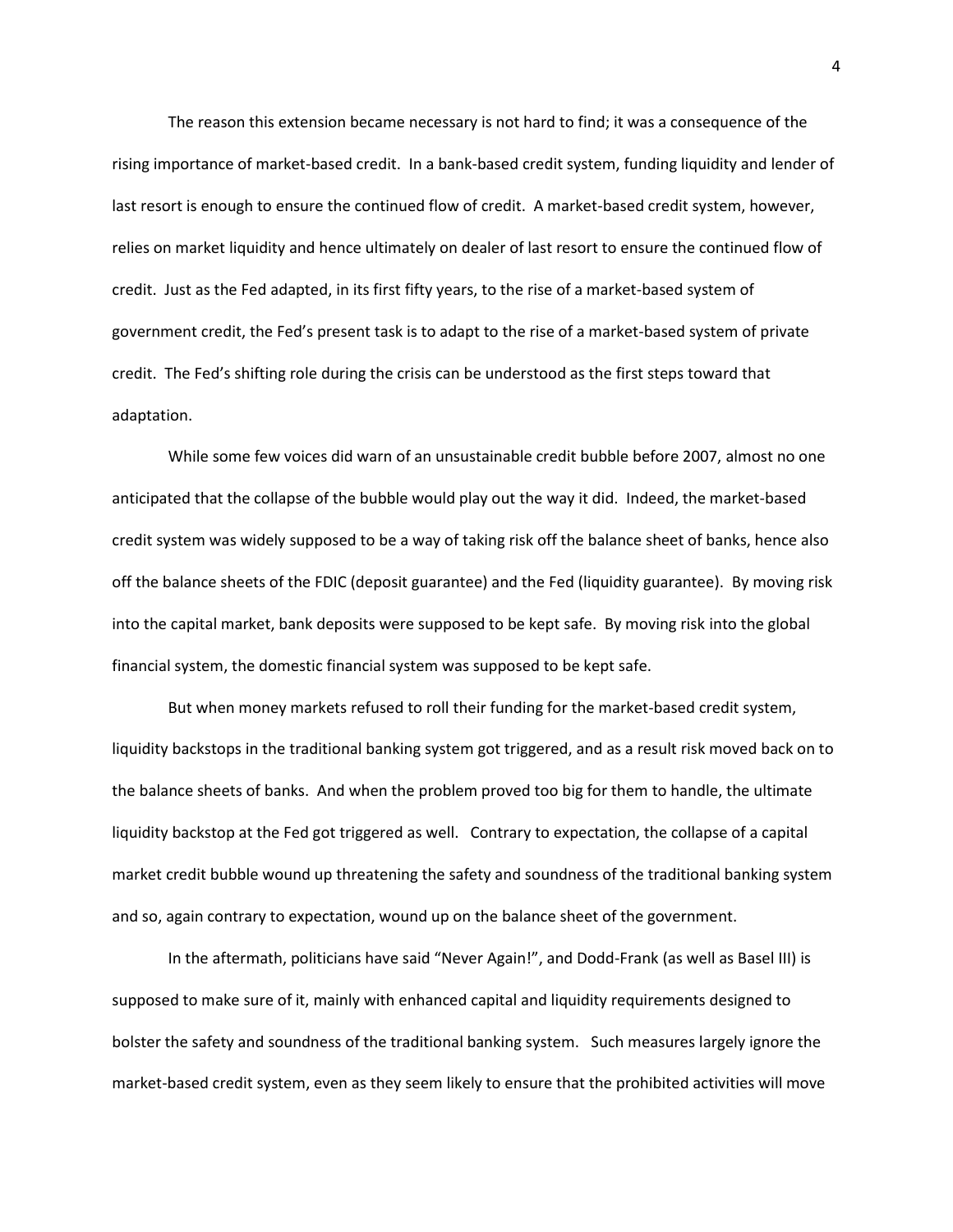outside the traditional banking system, which is to say into a newly revived market-based credit system. The big challenge for regulation looking forward is therefore to grapple with that new system.

## **II. A Model of Market-Based Credit**

What system of regulation would make sense if the market-based credit system were more or less completely to replace the bank-based credit system?

To help in thinking about this question, Figure 1 shows a stylized picture of a market-based credit system. To avoid misunderstanding, the figure it is not intended to be a map of the shadow banking system circa 2007, nor even a stylized picture of that system (see Pozsar et al 2010 for the former, Mehrling 2011 Ch. 6 for the latter). The shadow banking system was certainly a kind of marketbased credit system, but it was hardly fully developed and it was very much shaped by the traditional banking system context within which it grew up. Furthermore, as a consequence of the crisis, many of the key innovations of the shadow banking system are now gone forever, having failed to survive their first major stress test. The shadow banking system as we knew it is thus gone, but the larger trend toward a market-based credit system continues.

[Insert Figure 1 about here]

 $\overline{a}$ 

The Figure shows not so much what the shadow banking system actually looked like, but rather what a possible market-based credit system might look like in the future.<sup>6</sup> Instead of the complicated

 $^6$  To avoid misunderstanding, the Figure is not intended to be a map of an entire possible future market-based credit system, only the portion that is critical for the discussion that follows. Thus, I abstract on the one hand from the familiar capital market in which long-term borrowers issue securities that are acquired by long-term investors, i.e. the province of standard financial economics. And I abstract on the other hand from the familiar money market, where banks and non-banks issue deposits and deposit substitutes to households and non-financial corporations who seek money balances on one of the standard motives, i.e. the province of standard monetary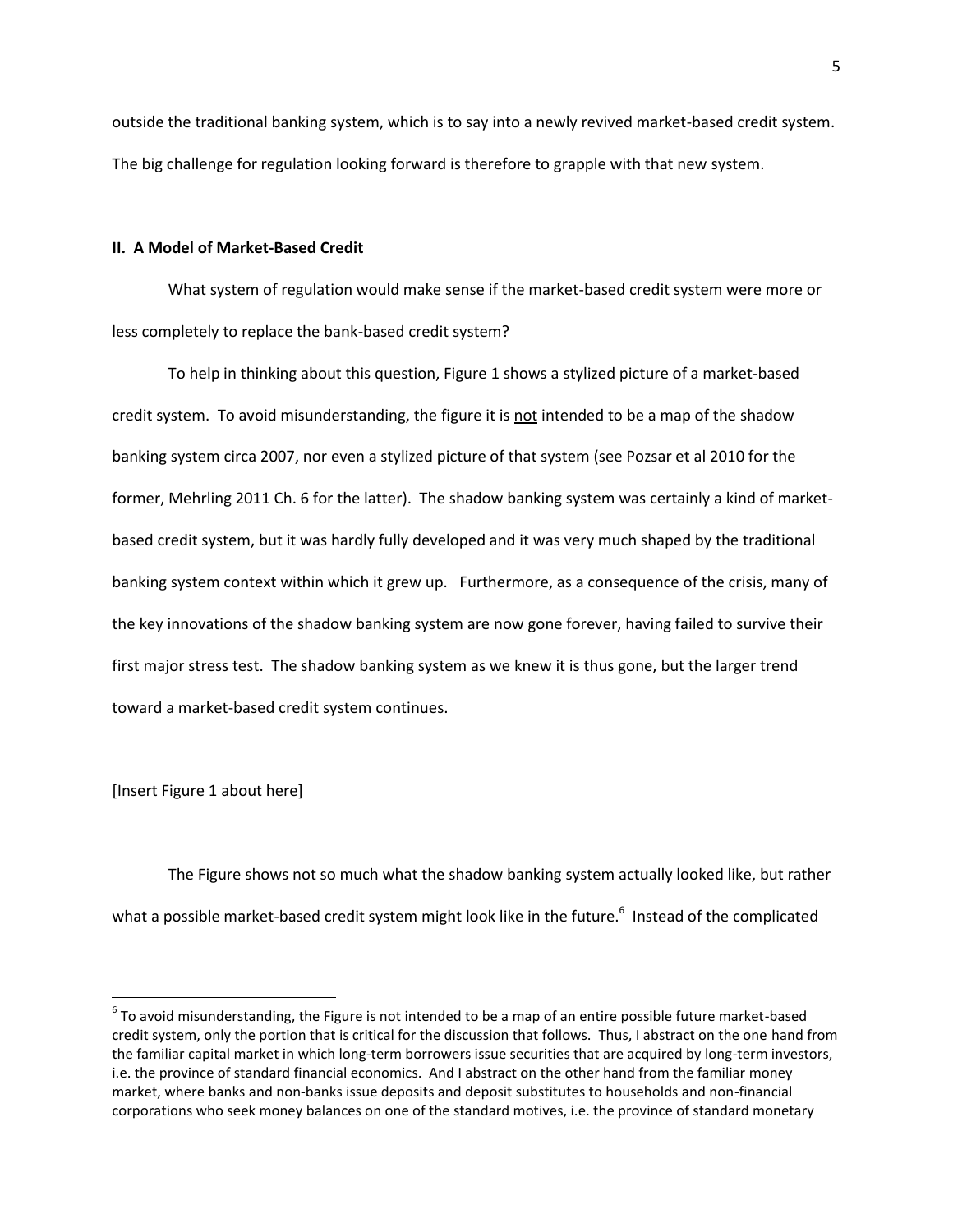tranching of the actual shadow banking system, which served to strip risk out of the underlying mortgage loans, I'm imagining a future "Capital Funding Bank" in which all the risk stripping is done using simple derivatives, Interest Rate Swaps and Credit Default Swaps. And instead of the complicated system of capital buffers involving credit derivatives sold to hedge funds and insurance companies, I'm imagining that all of the risk is transferred to an "Asset Manager" who uses simple derivatives in order to achieve his desired risk exposure. The "Capital Funding Bank" is thus the mirror image of the "Asset Manager" not only in terms of funding but also in terms of risk. CFB funding liabilities are the counterpart of AM assets, and AM liabilities (derivatives) are the counterpart of CFB assets.

In this system, two different financial intermediaries are crucial.<sup>7</sup> First is the Global Money Dealer that takes care of the funding transfer, in effect mobilizing the customer capital held by the Asset Manager to fund the Residential Mortgage-Backed Securities held by the Capital Funding Bank. The second is the Derivatives Dealer that takes care of the risk transfer, in effect mobilizing the risk capacity of the customer capital to bear the risk in the RMBS. (Note that I adopt the accounting convention of treating derivatives as contingent liabilities of the agent bearing the risk; since funding markets are short term, long term fixed rate assets are risky.)

It should be emphasized that, by construction, both intermediaries are pure dealers holding completely "matched book" and taking no net risky positions of their own. (They are Volcker-Rule dealers, idealized pure market makers that do no proprietary trading.) The Global Money Dealers quote buy and sell prices for money, while the derivative dealers quote buy and sell prices for term and credit

economics. My starting point instead is the place where the capital market and money market intersect, i.e. the province of the intersection between financial economics and monetary economics.

<sup>7</sup> My emphasis on the dealer function follows Hicks (1989), but see also Shaw (1950, p. 9) and Stigum and Crescenzi (2007) who conceptualize banks as a specialized kind of security dealer. The secured deposits supplied by the GMD are clearly different in kind from the bank deposits of standard monetary economics, as also the collateral demand for those deposits coming from the Asset Manager. The idea of a Global Money Dealer focused on funding transfer was inspired by the account of cross-border banking offered by Shin and Shin (2011). The idea of a Derivatives Dealer focused on risk transfer was inspired by the account offered by BIS (2008).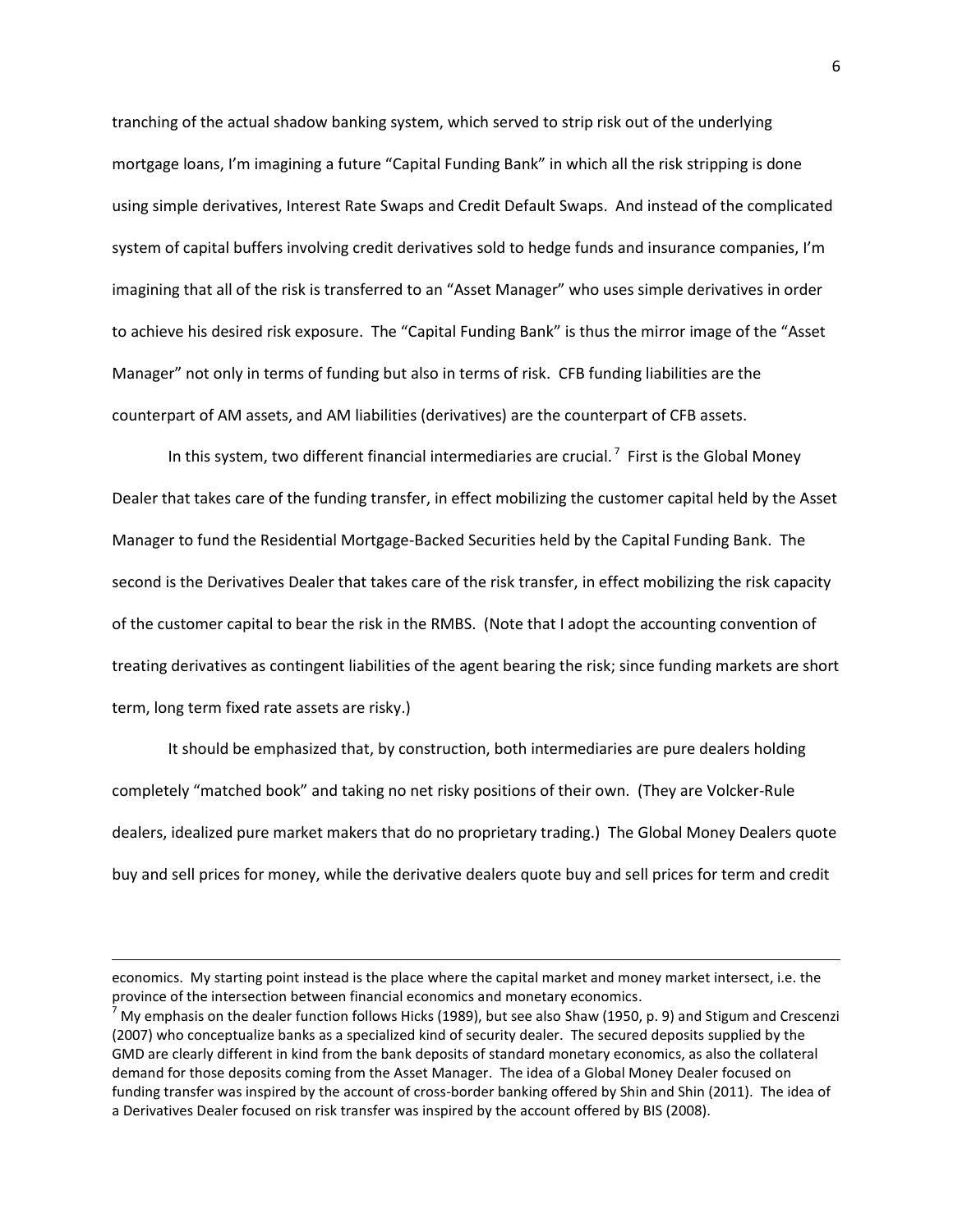spreads. Through arbitrage, the price of the underlying risky asset (RMBS) is implied by these dealer prices, and vice versa.

In this market-based credit system, counterparty risk is handled by using collateral; all positions are fully secured. Specifically, by some system of hypothecation and rehypothecation, RMBS collateral flows to the Global Money Dealer to support money market funding, and then flows further to the Asset Manager as security for his deposit.<sup>8</sup> Similarly, all derivatives exposures are secured by pre-funding of a kind; the AM's deposit at the GMD is sufficient to cover any losses from its derivative liabilities, and the CFB's RMBS holding is sufficient to cover any losses from its derivative assets.

The purpose of this conceptualization is to abstract from solvency issues, and hence also from all questions of capital adequacy. By construction, any valuation change in the ultimate risky assets held by the Capital Funding Bank is matched by a valuation change in the customer capital that funds the Asset Manager. In this stylized model, customer capital is the risk capital for the entire system; there is no need for separate capitalization of the Capital Funding Bank, the Global Money Dealer, or the Derivatives Dealer, since by construction all asset risk is transferred to the Asset Manager.

The purpose of thus abstracting from all solvency risk is to focus attention instead on liquidity risk, and specifically on the role of the dealers in bearing that risk, and on the central bank as backstop for those dealers. Suppose, for example, that the value of the RMBS falls by \$10. Now the CFB has a funding problem, since its posted RMBS collateral is no longer sufficient to support its borrowing from the GMD. At the same time, the AM's derivative liability increases by \$10, requiring it to post increased deposit collateral to the Derivative Dealer. What is apparently required to make the market-based credit system work is a mechanism for shifting the AM's deposit collateral to the credit of the CFB in such a way as to make that collateral available to support continued borrowing from the GMD.

 $^8$  This way of thinking about secured lending was inspired by the account of Singh and Aitken (2010).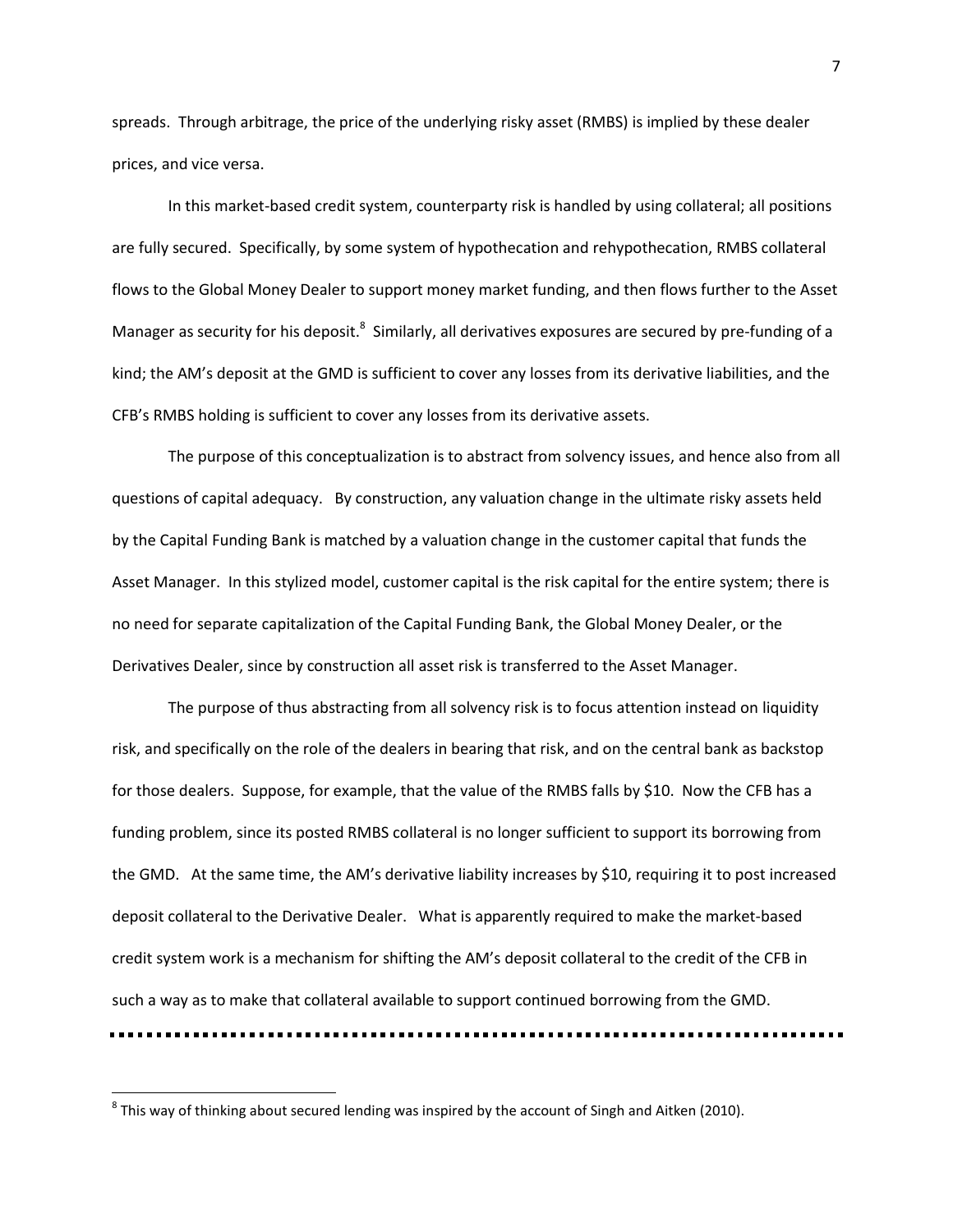The way this plays out in balance sheets is shown in Figure 2a; note the credit expansion on the balance sheet of the Derivative Dealer, a credit expansion that is secured by the aforementioned transfer of collateral. If the valuation change is temporary then, when value returns to its previous level, collateral will flow back in the opposite direction and the credit expansion will be cancelled. But if the valuation change is permanent, then at some point losses are realized by actual payment, as shown in Figure 2b. The Asset Manager pays \$10 to the Derivative Dealer, who then pays the CFB, who then uses the payment to reduce borrowing from the GMD. The net effect is a credit contraction on the balance sheet of the Global Money Dealer, as money market funding contracts to the size of the underlying capital value being funded.

[Insert Figures 2a and 2b about here]

In either case, 2a or 2b, the important point to emphasize is that the mechanism through which fluctuation in the value of risky assets is absorbed by customer capital involves fluctuation in the size of dealer balance sheets. And the mechanism that produces balance sheet fluctuation is the flow of collateral and money payments. In Figures 2a and 2b, the payments system is assumed to operate perfectly. But if it does not, there is clearly a lot of room for self-reinforcing liquidity spirals (as Brunnermeier 2009).

For example, if for any reason the CFB were unable to top up the collateral for its money market borrowing, it might be forced to liquidate some portion of its assets, so driving down their price even more and worsening its own funding problem. Further, if it fails to receive additional collateral from the CFB, the GMD would be unable to top up the collateral needed to support its own secured deposit liabilities, and so might face a funding problem of its own. By construction, these are liquidity problems, not solvency problems, hence the province of a central bank.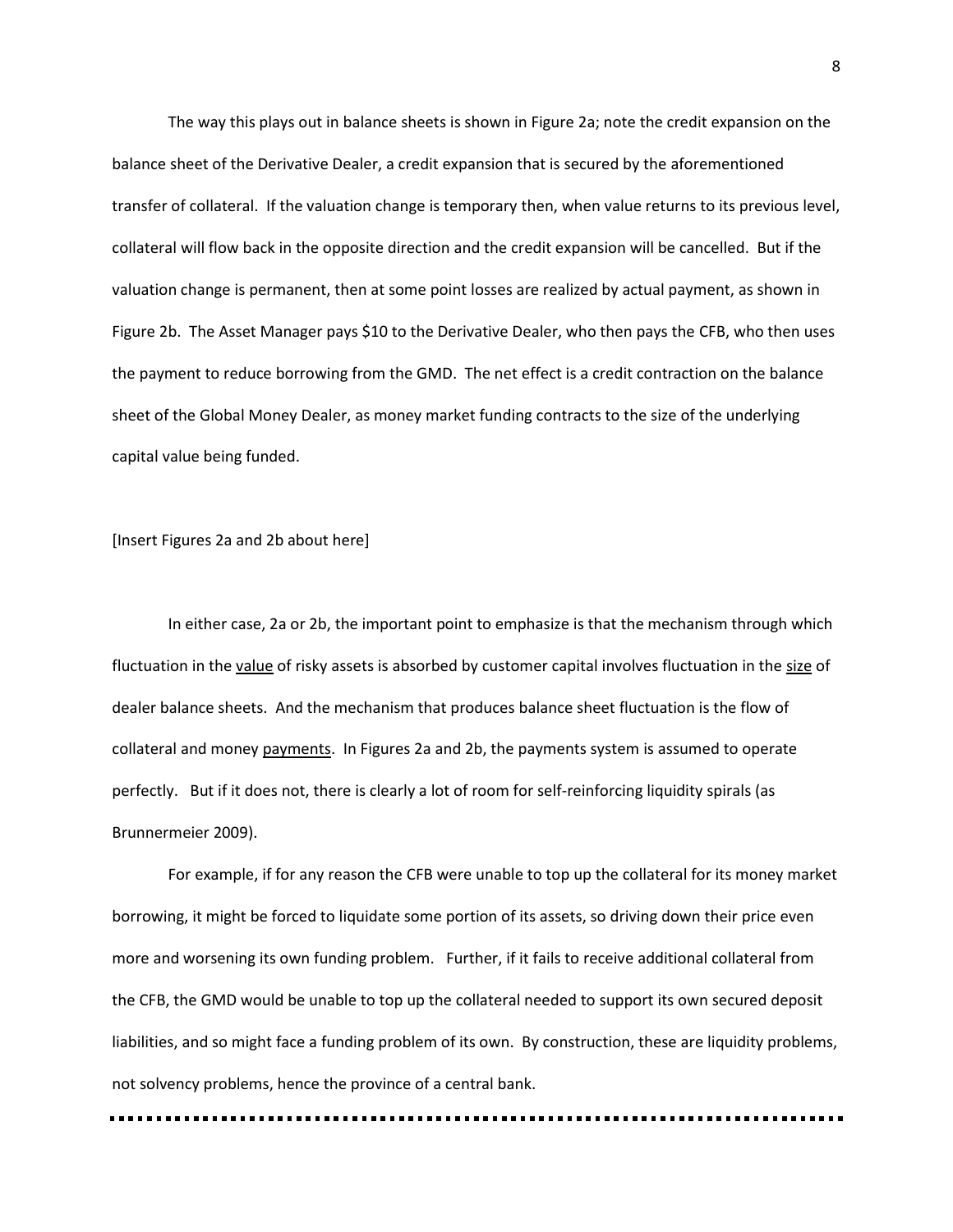Alternatively, if for any reason the Asset Manager were unable (or even merely unwilling) to post collateral for its derivative liability, the Derivative Dealer might be forced to close out the Asset Manager's position, driving derivative "insurance" prices up and hence the implied RMBS price down even more, so worsening the problem. Further, without additional collateral from the Asset Manager, the Derivative Dealer will be unable to top up the collateral needed to support its derivative liability to the CFB, and so might face a margin call of its own. Again by construction, these are liquidity problems, not solvency problems, hence the province of the central bank.

Lender of last resort is one response to these problems. The central bank could lend to the Global Money Dealer, so directly backstopping the liquidity of its deposit liabilities to the Asset Manager while also indirectly supporting continued lending to the CFB. And if that is not enough, the central bank could also lend to the Derivative Dealer, so directly backstopping the liquidity of its derivative liabilities to the CFB while also indirectly supporting continued forbearance on collateral margin calls to the Asset Manager.

But the focus on funding dealers may not be enough to stop the rout. Nothing in lender of last resort prevents the Global Money Dealer from demanding additional collateral from the CFB anyway, not only to cover current mark-to-market losses but also, even more, as safeguard against possible future losses. (Increased "haircuts" on RMBS collateral is one way to do this.<sup>9</sup>) And nothing in lender of last resort prevents the Derivative Dealer from demanding additional collateral from the Asset Manager anyway, not only to cover current mark-to-market losses on derivative positions but also, even more, as safeguard against possible future losses. And nothing prevents the CFB or the Asset Manager from

l

 $^9$  Gorton and Metrick (2010) view this haircut dynamic alternatively as the shadow banking analogue of a classic bank run.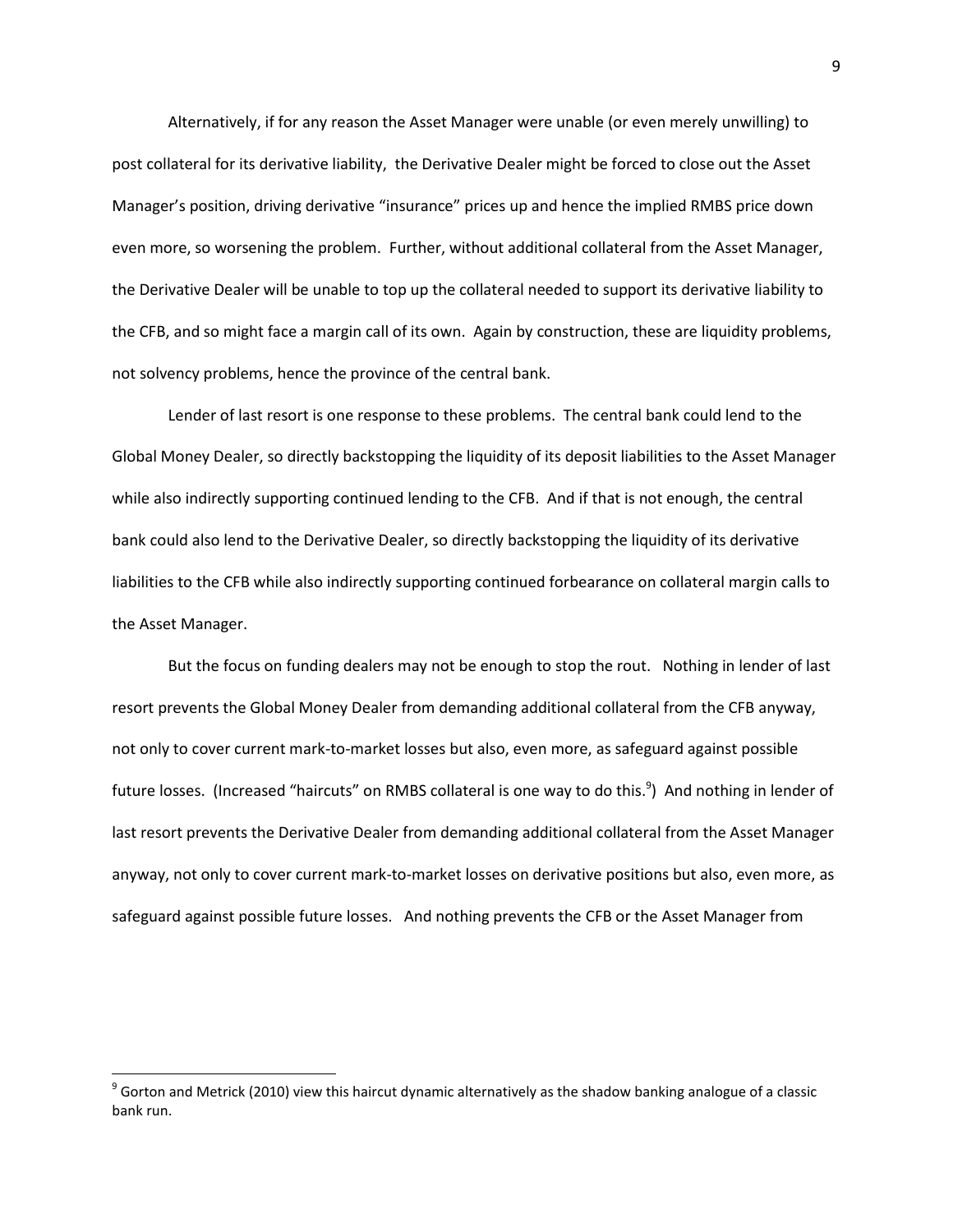responding to this pressure by attempting to liquidate their positions, so continuing the downward liquidity spiral.<sup>10</sup>

The key point is that, in a market-based credit system where all funding is secured by collateral, the value of collateral plays a much more crucial role than in a bank-based credit system. In such a system, therefore, a central bank liquidity backstop may need to embrace also dealer of last resort by bidding, in the open market, for some subset of the risky assets that are serving as collateral. The central bank could bid directly for RMBS, so directly supporting the value of CFB collateral, and indirectly the value of Asset Manager derivative positions. Or it could offer directly for RMBS derivatives, so directly supporting Asset Manager positions, and indirectly supporting the value of CFB collateral. Or it could do a bit of both, so directly backstopping market liquidity in both derivative markets and the underlying cash markets.

The point of such intervention, it is important to emphasize, is not so much to take assets (or risk) off the market but rather to prevent a liquidity spiral from destabilizing the price of those assets and so, as a consequence, undermining their use as collateral in the market-based credit system. As with the Bagehot Rule, much of the impact of such intervention comes not from the actual positions taken by the central bank but rather from the price support provided by trading options that may well remain unexercised and so never show up on the central bank's balance sheet.

By way of summary, here are three principles that seem to follow from this way of thinking:

**1. Asset markets, not banking institutions**; market liquidity, not funding liquidity; dealer of last resort, not lender of last resort. This most important first principle reminds that market liquidity is the more relevant concept for a market-based credit system, that market liquidity is normally supplied by

<sup>&</sup>lt;sup>10</sup> And of course nothing prevents that downward spiral from spilling over to the larger financial system, from which we have been abstracting. See footnote 4.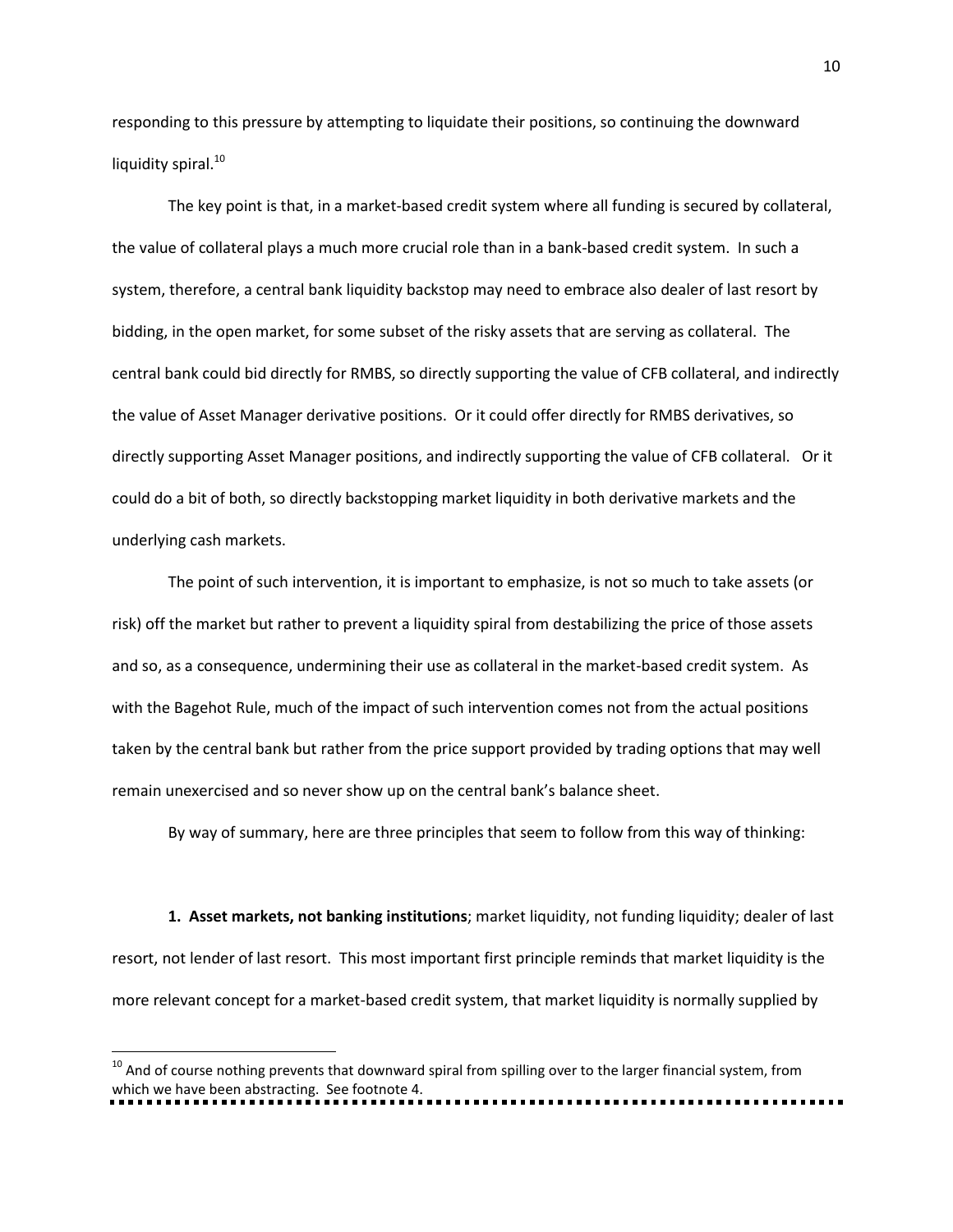dealers, and that the best way to support the dealer system in a crisis may be to support the markets in which they deal by supporting key collateral values.

**2. Outside spread, not inside spread**. Bagehot's Rule for funding liquidity emphasizes lending freely but at a high price, the high price being his safeguard against what modern economists would call moral hazard; only those in true need will borrow, and they will pay back as soon as they are able. Analogously, a modern central bank rule for market liquidity should emphasize buying and selling freely but at a wide spread around what price would be in more normal times.

**3. Core assets, not periphery**. Bagehot emphasized lending against "all good banking securities" which he specifies as "what in ordinary times is reckoned a good security—on what is then commonly pledged and easily convertible." Note that Bagehot speaks of ordinary times, not crisis times, but also not boom times. It is not the job of the central bank to make bad securities good, but only to stop a liquidity spiral; it can do this most efficaciously by focusing its liquidity support operations on a subset of good securities (rather than a subset of too-big-to-fail banks).

### **III. Conclusion**

The crisis of 2007-2008 was a Bagehot moment, when the brave new world of market-based credit suffered its first stress test, and the Fed had to go back to basics to find an adequate response. What it found, and what I have labeled "dealer of last resort", can be understood as a natural extension of Bagehot-style lender of last resort for the new market-based credit system. The transformation of the Fed's balance sheet, shown in the first two panels of Figure 3, brings out how much has changed. The size of the balance sheet has tripled, but also its composition has changed.

The restatement of its current balance sheet in the third panel is intended to make clearer the dimensions of the Fed's dealer-of-last-resort intervention, dimensions that remain on its balance sheet even today. By adding short-term T-bill holding and long-term T-bond holdings to both sides of the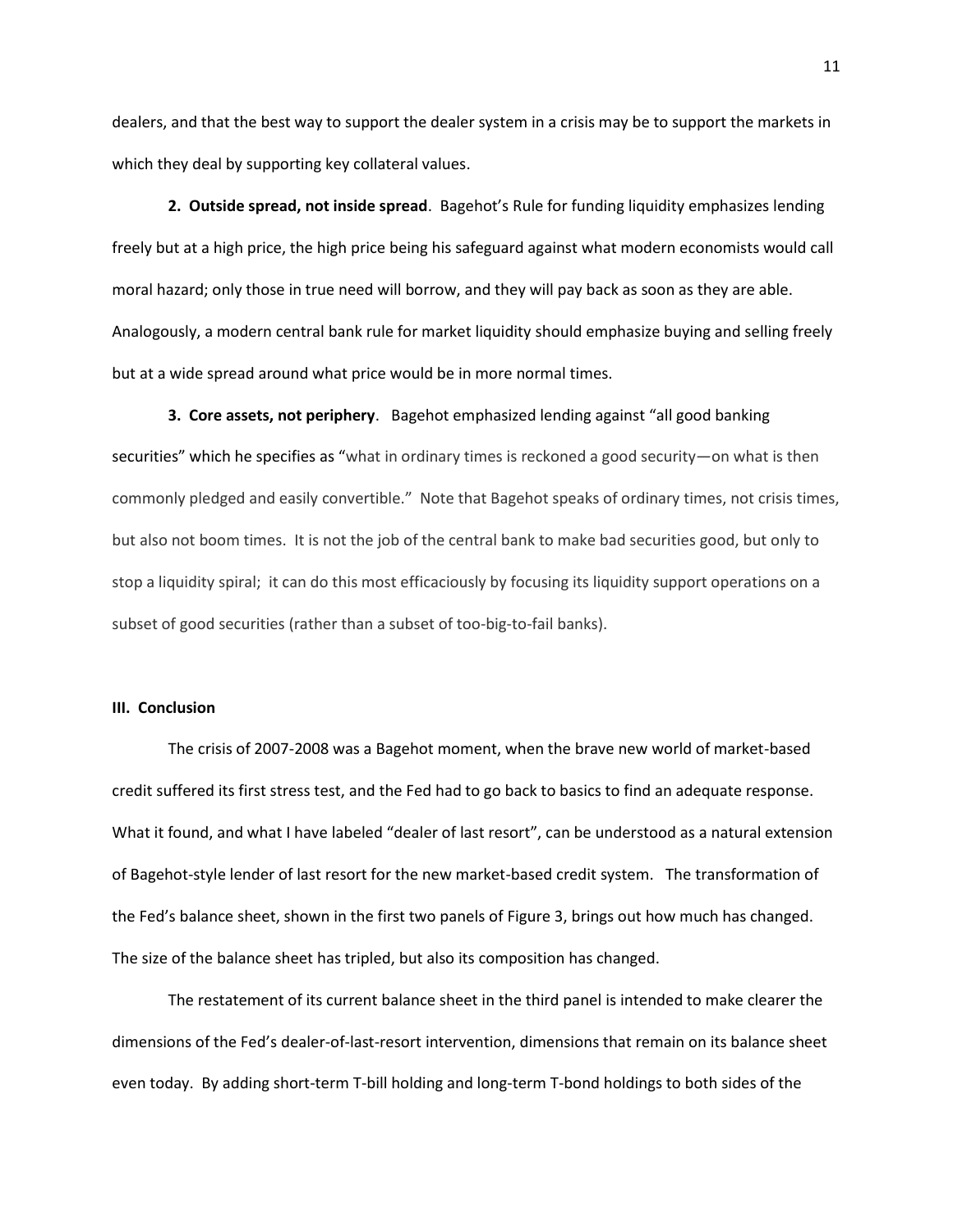balance sheet, and rearranging, three fundamental risk exposures can be distinguished: a kind of overnight index swap (first line), a kind of interest rate swap (second line), and a kind of credit default swap (third line). In all three dimensions, the Fed is operating to support market liquidity, much as our idealized Global Money Dealer and Derivative Dealer do on their balance sheets. In all three dimensions, the Fed can be seen as adapting to its new role as liquidity backstop for the emerging new market-based credit system.

[Insert Figure 3 about here]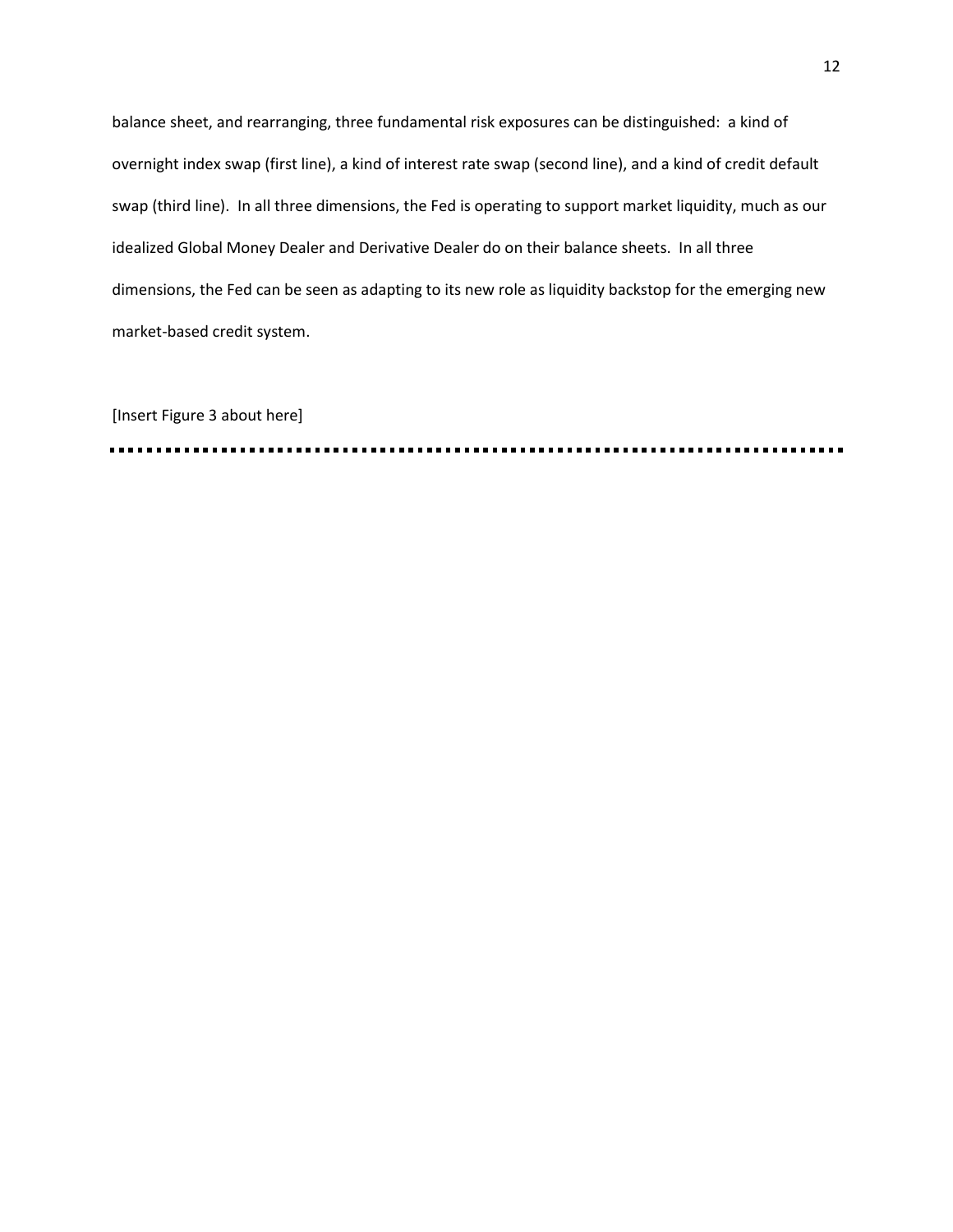Capital Funding Bank Global Money Dealer Asset Manager

| Assets      |     | Liabilities    | Assets         | Liabilities    | Assets         | Liabilities |     |
|-------------|-----|----------------|----------------|----------------|----------------|-------------|-----|
| <b>RMBS</b> | 100 | MM funding 100 | MM funding 100 | "deposits" 100 | "deposits" 100 | Capital     | 100 |
|             |     |                |                |                |                |             |     |
| CDS         |     |                |                |                |                | CDS         |     |
| IRS         |     |                |                |                |                | IRS         |     |

# Derivatives Dealer

| Assets     | Liabilities |  |
|------------|-------------|--|
| <b>CDS</b> |             |  |
| IDC        | <b>IRS</b>  |  |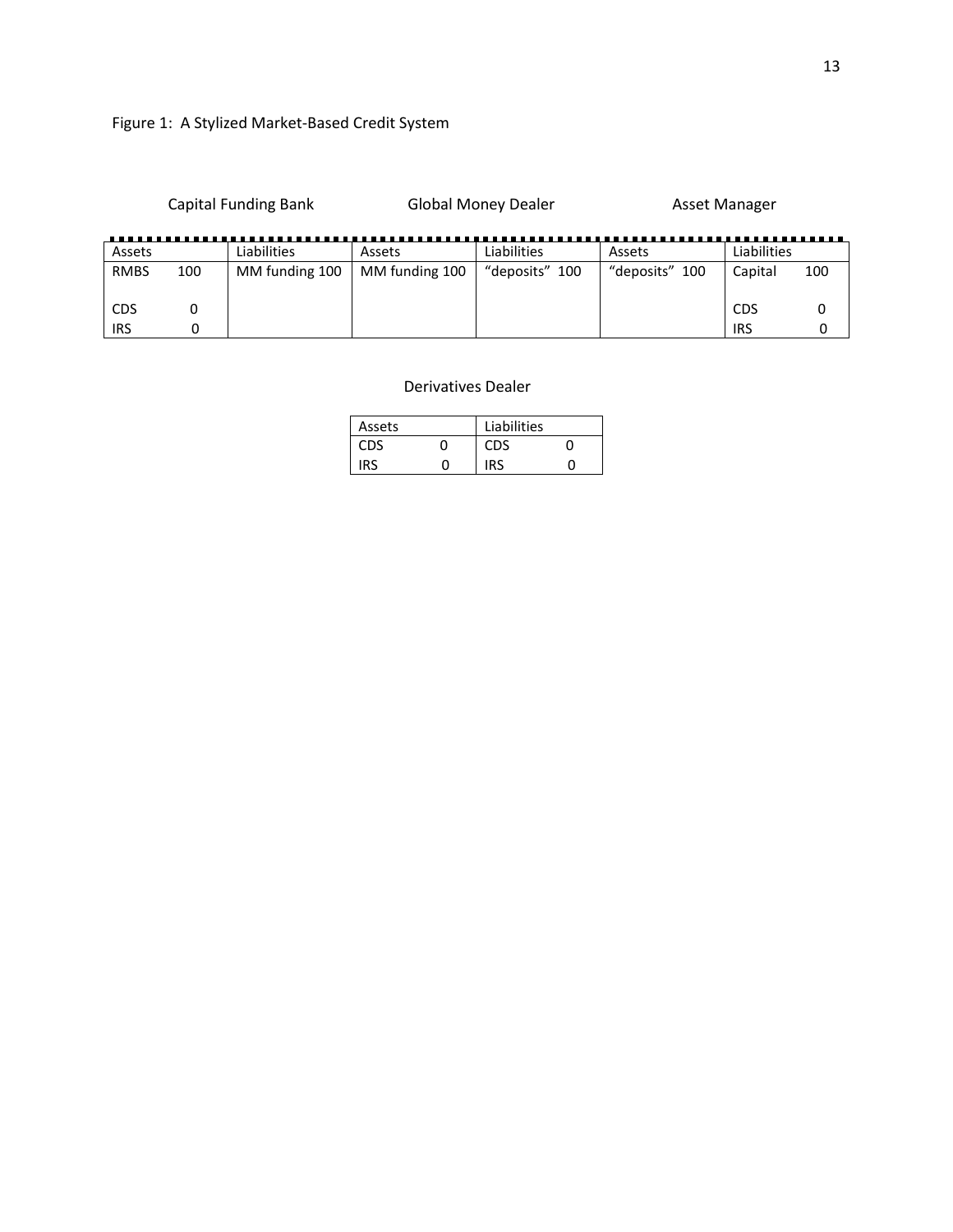|             | <b>Capital Funding Bank</b> |                | <b>Global Money Dealer</b> |                | Asset Manager  |             |          |
|-------------|-----------------------------|----------------|----------------------------|----------------|----------------|-------------|----------|
| Assets      |                             | Liabilities    | Assets                     | Liabilities    | Assets         | Liabilities |          |
| <b>RMBS</b> | 90                          | MM funding 100 | MM funding 100             | "deposits" 100 | "deposits" 100 | Capital     | 90       |
| <b>CDS</b>  | 10                          |                |                            |                |                | <b>CDS</b>  | 10       |
| <b>IRS</b>  | 0                           |                |                            |                |                | <b>IRS</b>  | $\Omega$ |

# Derivatives Dealer

| Assets |    | Liabilities |    |  |
|--------|----|-------------|----|--|
| CDS    | 10 | <b>CDS</b>  | 10 |  |
| IRS    |    | IRS         |    |  |
|        |    |             |    |  |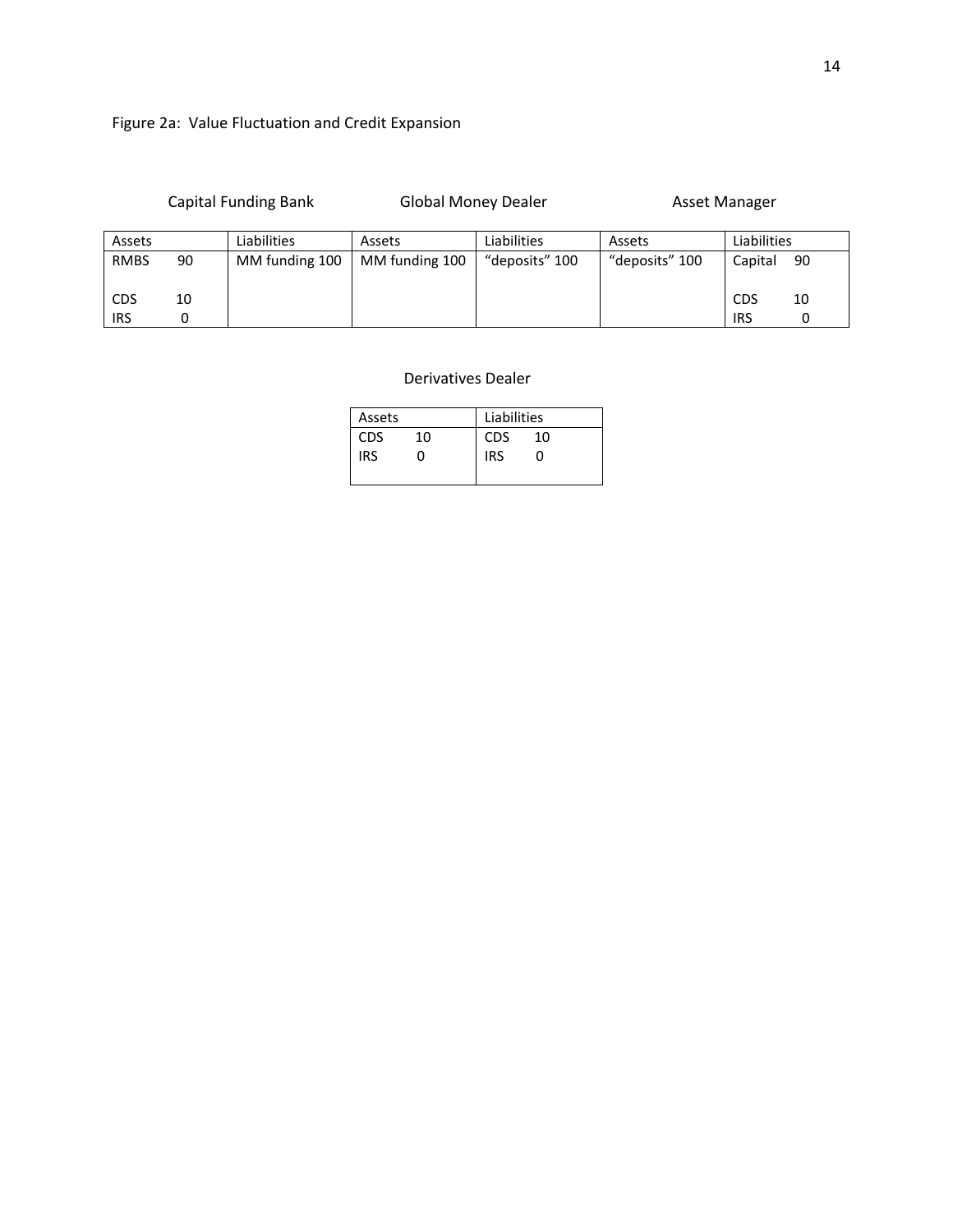| <b>Capital Funding Bank</b> |  |  |
|-----------------------------|--|--|
|-----------------------------|--|--|

Global Money Dealer **Asset Manager** Asset Manager

| Assets      |    | Liabilities   | Assets        | Liabilities   | Assets        | Liabilities     |
|-------------|----|---------------|---------------|---------------|---------------|-----------------|
| <b>RMBS</b> | 90 | MM funding 90 | MM funding 90 | "deposits" 90 | "deposits" 90 | Capital 90      |
| <b>CDS</b>  |    |               |               |               |               | <b>CDS</b><br>υ |
| <b>IRS</b>  |    |               |               |               |               | <b>IRS</b>      |

# Derivatives Dealer

| Assets     | Liabilities |  |  |  |
|------------|-------------|--|--|--|
| <b>CDS</b> |             |  |  |  |
|            |             |  |  |  |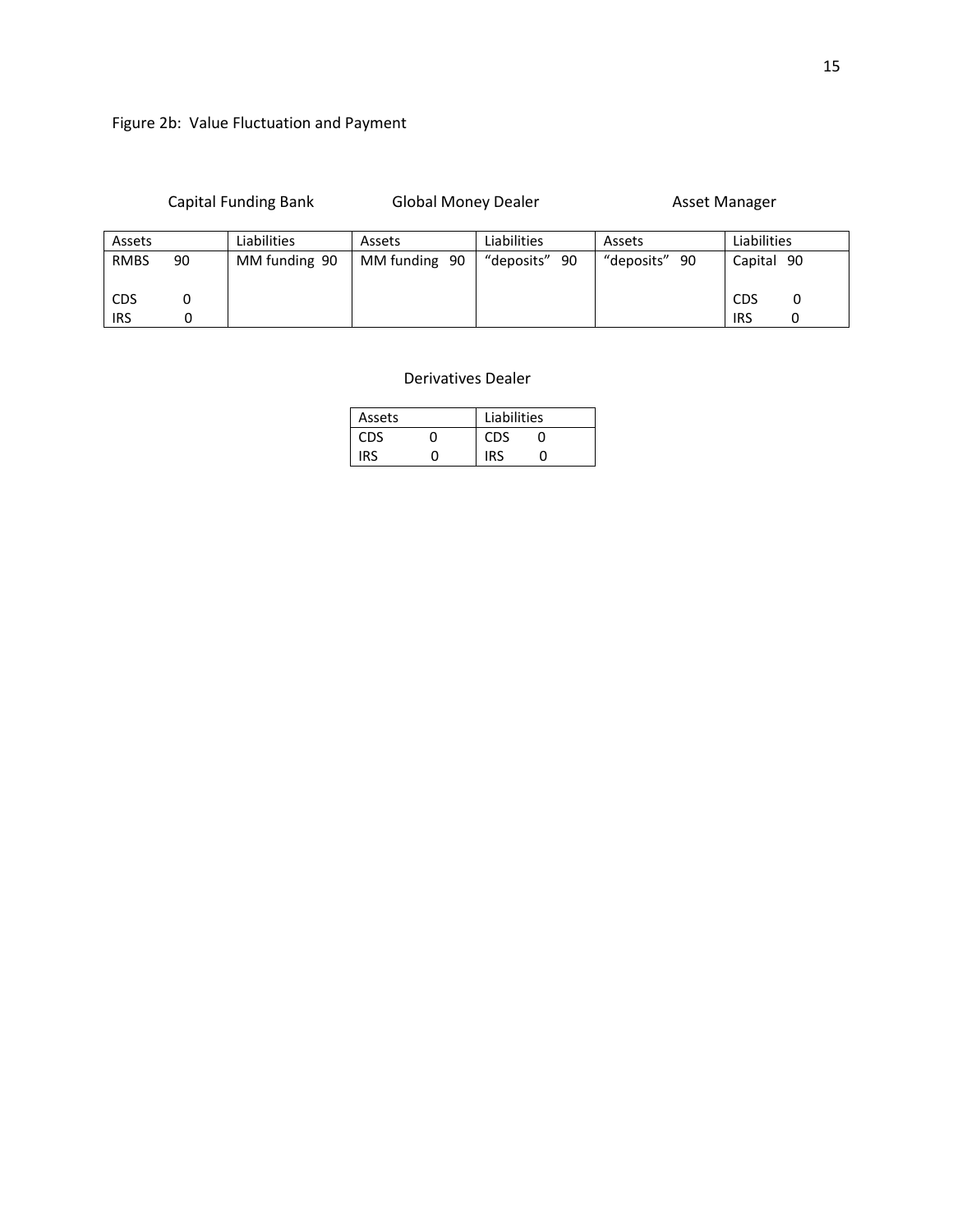July 4, 2007 December 15, 2011 Dec. 15, 2011, restated

| Assets            |       | Liabilities |     | Assets       |       | Liabilities |     | Assets                  | Liabilities                        |
|-------------------|-------|-------------|-----|--------------|-------|-------------|-----|-------------------------|------------------------------------|
| <b>Treasuries</b> | \$.79 | Currencv    | .82 | Treasuries   | \$1.7 | Currencv    | 1.0 | [Treasury bills<br>2.6  | Curr./Reserves<br>2.6 <sub>1</sub> |
| Other             | .12   | Reserves    | .01 | MBS & GSE    | .9    | Reserves    | 1.6 | Treasury bonds 2.6      | Treasury bills<br>2.6              |
|                   |       | Other       | .08 | Other        |       | Other       |     | [Risky securities<br>9. | Treasury bonds<br>.91              |
|                   |       |             |     |              |       |             |     | Other .3                | Other .3                           |
| <b>TOTAL</b>      | .91   | TOTAL       | .91 | <b>TOTAL</b> | 2.9   | TOTAL       | 2.9 |                         |                                    |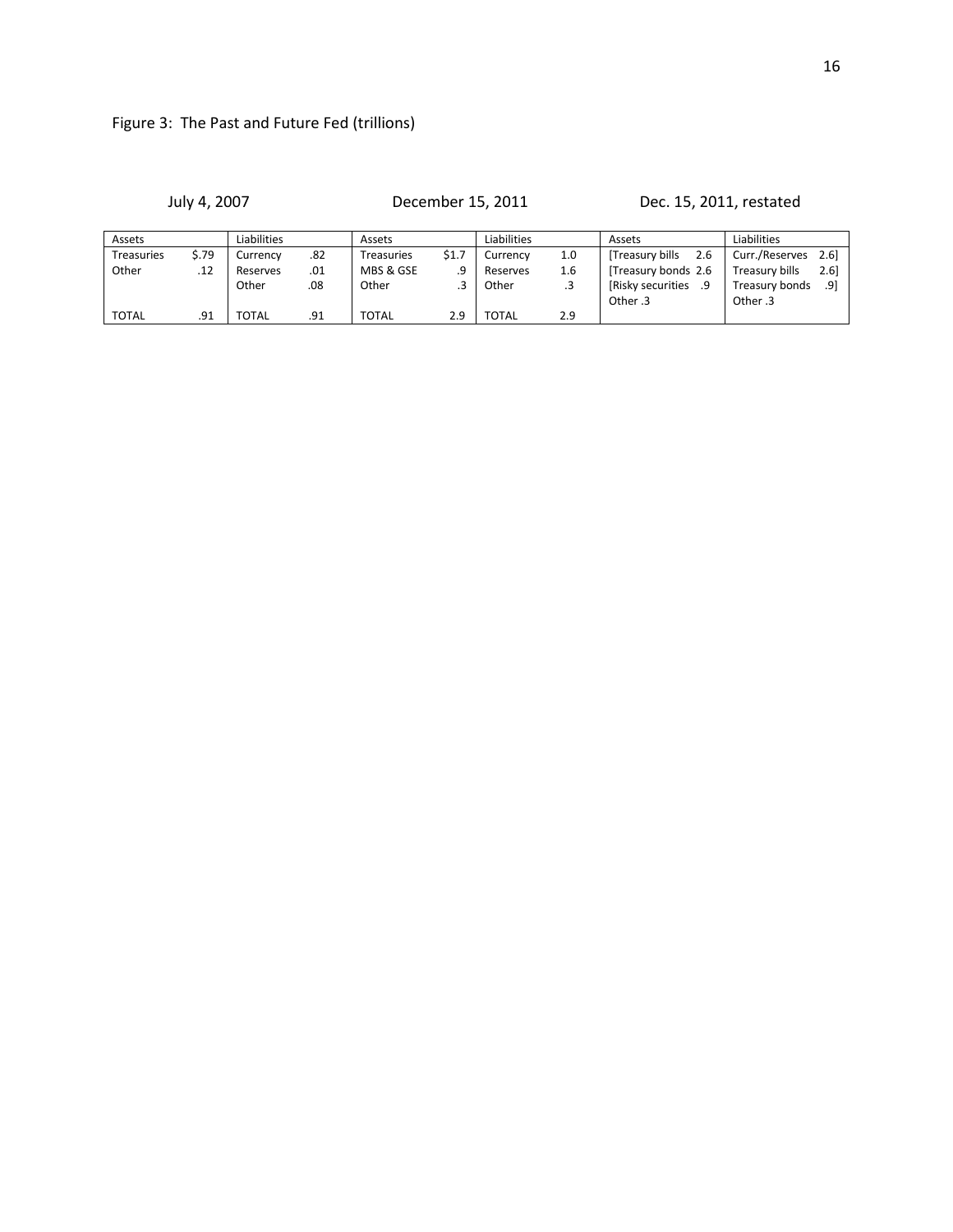### **References**

- Bagehot, Walter. 1906 [1873]. Lombard Street: A Description of the Money Market. New York: Charles Scribner's Sons.
- Bank for International Settlements. 2008. "Credit Risk Transfers: Developments from 2005 to 2007." Basel Committee on Banking Supervision.
- Bindseil, Ulrich. 2005. Monetary Policy Implementation: Theory, Past, and Present. New York: Oxford University Press.
- Brunnermeier, Markus. 2009. "Deciphering the Liquidity and Credit Crunch, 2007-2008." Journal of Economic Perspectives 23(1): 77-100.
- Brunnermeier, Markus and Lasse H. Pedersen. 2009. "Market Liquidity and Funding Liquidity." Review of Financial Studies 22(6), 2201-2233.
- Ferguson, Thomas and Robert Johnson. 2009. "Too Big to Bail." Part I and II. International Journal of Political Economy 38, No. 1 (Spring) and No. 2 (Summer).
- FCIC [Financial Crisis Inquiry Commission]. 2011. The Financial Crisis Inquiry Report. (January) Washington, DC: Government Printing Office.
- FOMC [Federal Open Market Committee, Federal Reserve System]. 1952. "Federal Open Market Committee Report of Ad Hoc Subcommittee on the Government Securities Market." Reprinted in The Federal Reserve System after Fifty Years: Hearings before the Subcommittee on Domestic finance of the Committee on Banking and Currency, Vol. 3. 88<sup>th</sup> Congress, 2<sup>nd</sup> Session. Washington, DC: U.S. Government Printing Office, 1964.
- Gorton, Gary. 2010. Slapped by the Invisible Hand: The Panic of 2007. Financial Management Association Survey and Synthesis. New York: Oxford University Press.
- Gorton, Gary and Andrew Metrick. 2010. "Regulating the Shadow Banking System." Brookings Papers on Economic Activity (Fall): 261-312.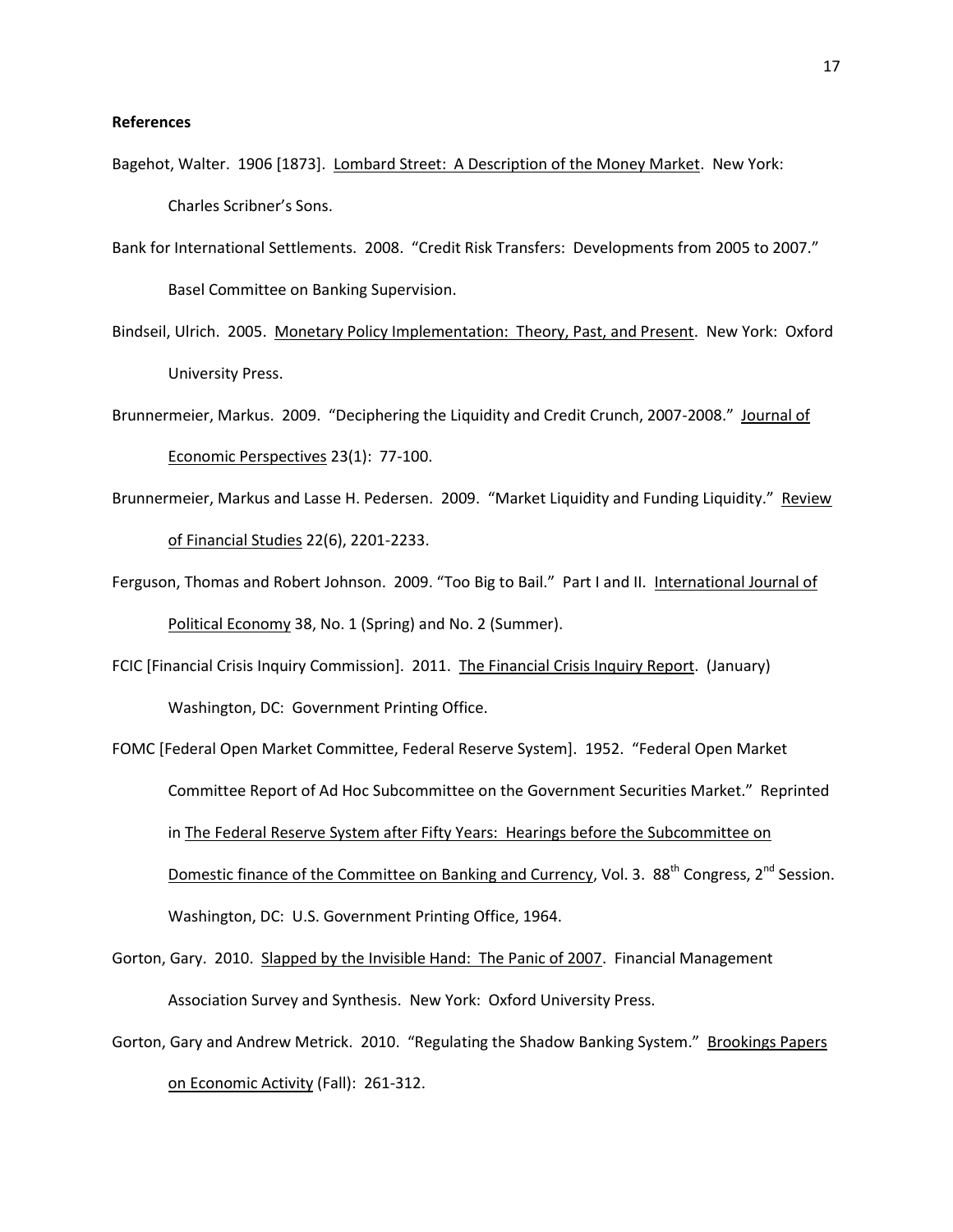Harris, Larry. 2003. Trading and Exchanges: Market Microstructure for Practitioners. New York: Oxford University Press.

Krishnamurthy, Arvind. 2010. "How Debt Markets Have Malfunctioned in the Crisis." Journal of

Economic Perspectives 24(1): 3-28.

- Madhavan, Ananth. 2000. "Market Microstructure: A Survey." Journal of Financial Markets 3: 205-258.
- McGuire, Patrick and Goetz von Peter. 2009. "The U.S. dollar shortage in global banking." BIS Quarterly Review (March): 47-63.
- Mehrling, Perry. 2010. "Monetary Implementation Policy: A Microstructure Approach." In David Laidler's Contributions to Macroeconomics, edited by Robert Leeson. London: Palgrave Macmillan.
- Mehrling, Perry. 2011. The New Lombard Street, How the Fed Became the Dealer of Last Resort. Princeton, NJ: Princeton University Press.
- Moulton, Harold G. 1918. "Commercial Banking and Capital Formation." Journal of Political Economy 26 (5, 6, 7, 9): 484-508, 638-663, 705-731, 849-881.
- O'Hara, Maureen. 1995. Market Microstructure Theory. Oxford: Blackwell.
- Pozsar, Zoltan. 2011. "Institutional Cash Pools and the Triffin Dilemma of the U.S. Banking System." IMF Working Paper #190.
- Pozsar, Zoltan, Tobian Adrian, Adam Ashcraft, and Hayley Boesky. 2010. "Shadow Banking." Federal Reserve Bank of New York Staff Reports, no. 458.

Shaw, Edward Stone. 1950. Money, Income, and Monetary Policy. Chicago: Irwin.

Shin, Hyung Song and Kwanho Shin. 2011. "Procyclicality and Monetary Aggregates." NBER Working Paper No. 16836.

Hicks, John R. 1989. A Market Theory of Money. Oxford: Clarendon Press.